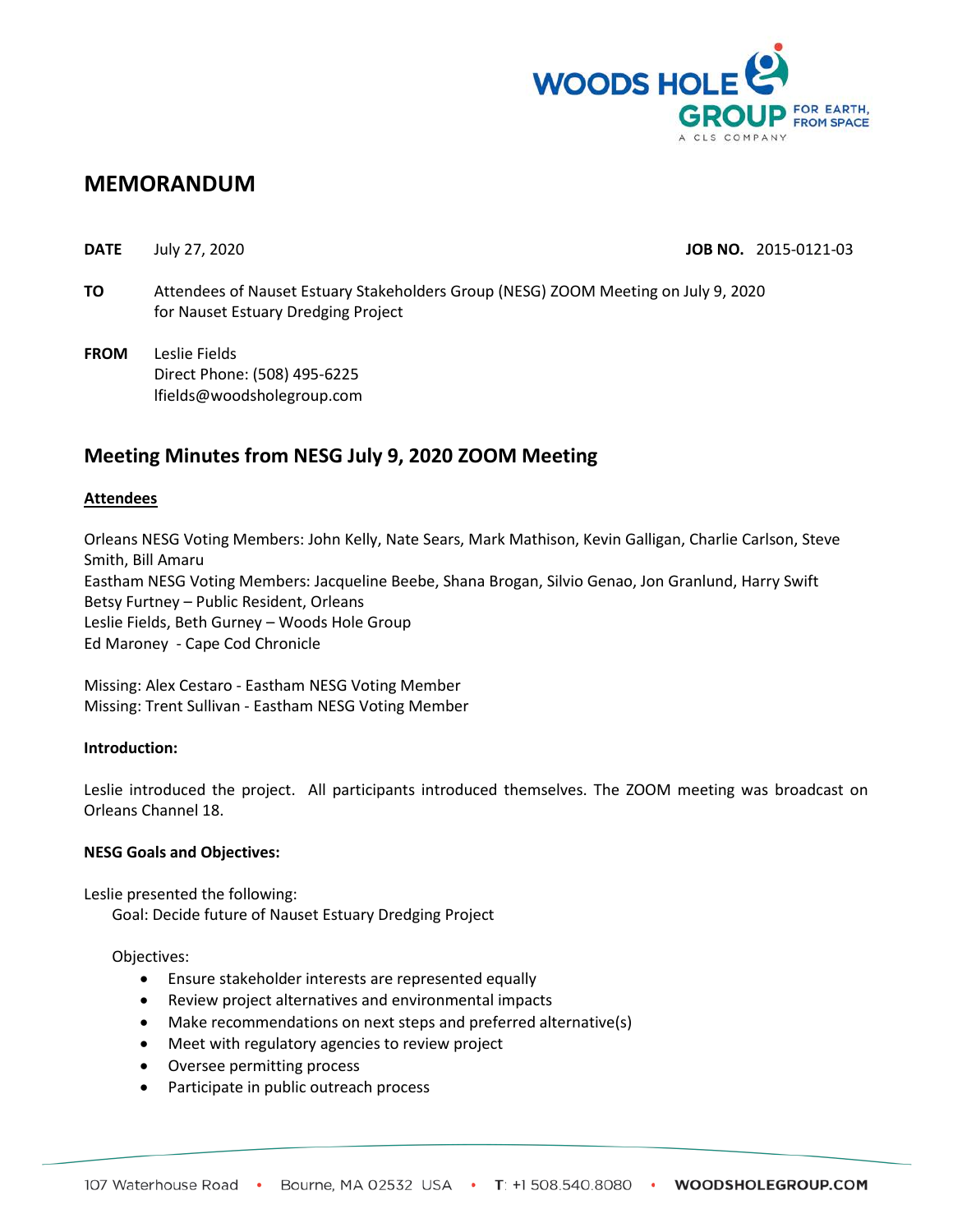#### **NESG Business Procedures:**

Now that the NESG meetings are open to the public and following the open meeting law, they must be posted/advertised at least 48 hours before in both Towns.

If a sub-committee meets, which can be as little as two people, the meeting would also have to be posted 48 hours in advance in both Towns.

All meetings must follow open meeting law and need to be made available for the general public to view via ZOOM.

At the next meeting, the NESG will be voting and electing a Chairman, Vice Chairman, and Clerk. Co-Chairmen, one from each Town, could also be considered. John Kelly and Jacqui Beebe will assist with agenda language for election of officers.

NESG cannot deliberate outside of meeting on Chairman options.

At the next meeting, the NESG will review the existing Memorandum of Understanding (MOU) and discuss whether a revised MOU needs to be signed.

Need to keep the Cape Cod National Seashore in the loop.

At the next meeting, the NESG will review a list of regulatory and advisory agencies and discuss inviting them to participate in future NESG meetings. The regulatory and advisory agencies will not be voting members of the NESG.

The draft Special Review Procedure letter to MEPA was discussed. It was decided that the NESG should not wait to file the letter with MEPA until a final decision has made on the preferred alternative. The letter will be reviewed at the next meeting.

Leslie said she would look at revising the schedule for permitting and construction. The revised schedule will be reviewed at the next meeting.

## **Review of Recent Studies:**

Red Tide Cyst Pilot Project (RTCPP): Leslie gave a PowerPoint Presentation on the RTCPP.

Leslie stated that we will need to dry out the dewatered sediments and work them over with fresh water before using them, and we will need to test the material before using it for a nourishment project. Leslie said she will work with the Woods Hole Oceanographic Institute (WHOI) to put together a Technical Memorandum for recommendations on reuse of the dewatered sediments.

#### **Commentary:**

• Bill Amaru asked when talking about freezing temperatures, was it for fresh water or salt water?

*Response:* Leslie said it was fresh water.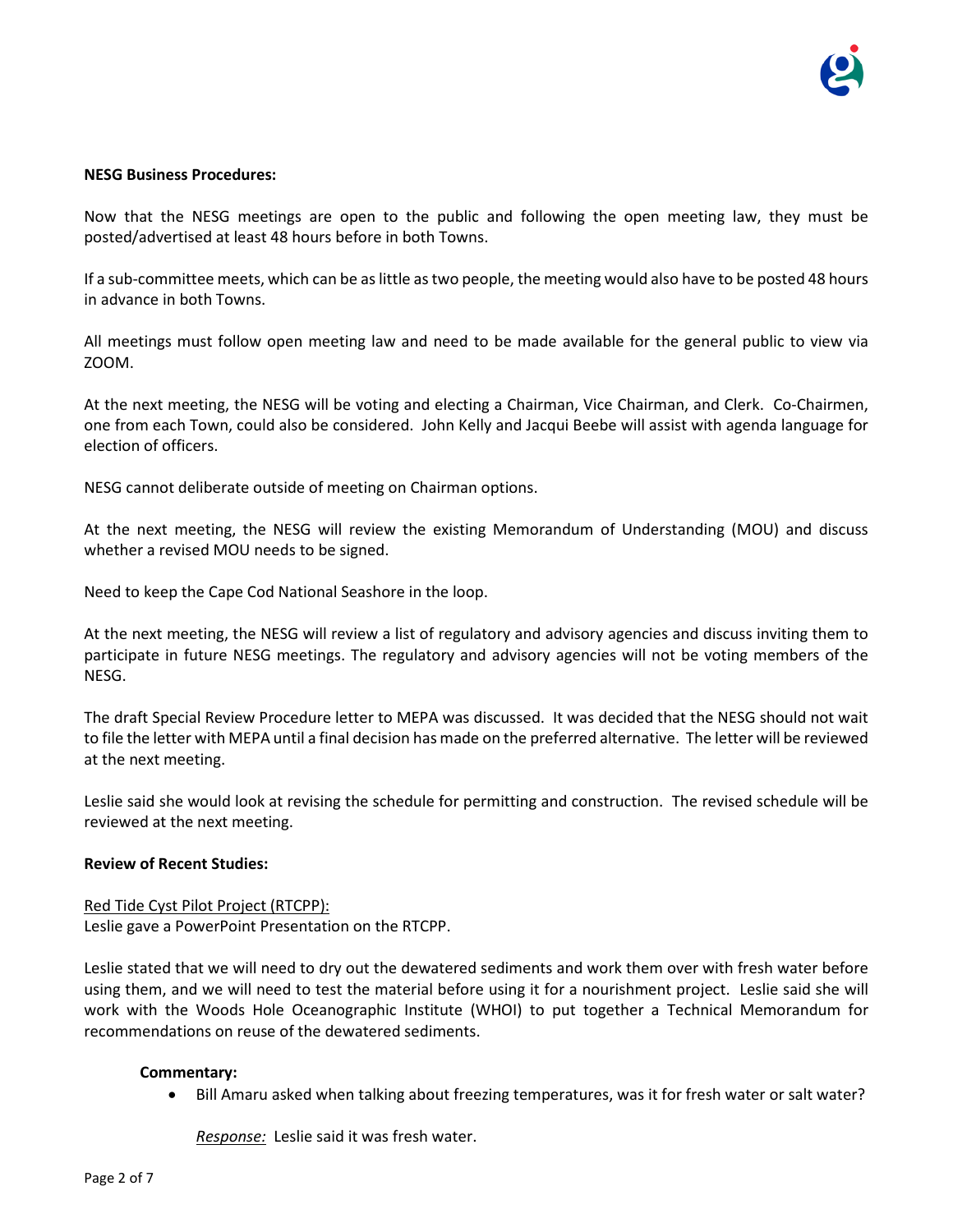

• John Kelly asked: In listening to the process of the dewatering, do we need a dewatering space that would be big enough and handle the equipment needed to process the dredged material?

*Response:* Leslie said yes.

• Mark Mathison asked: Do we need to process the dredged material if it is staying within Nauset Estuary?

*Response:* Leslie said no.

- Mark Mathison talked about possibly using a thermal barrier to keep the sediment colder.
- Jon Granlund asked about changing the PH level.

*Response:* Attendee said we would need another study to look at that.

• Steve Smith said we could truck the material offsite for dewatering.

*Response:* Leslie said we would need to dewater the material before trucking it away for upland disposal.

• Charlie Carlson asked what the timetable was for dewatering.

*Response:* Leslie said it would take 1-2 weeks depending on the amount.

• Shana Brogan stated we will need to develop a Dredged Spoil Management Plan detailing the protocol, including dewatering, options for placement, and which spoils can be moved/used and when.

*Response:* Leslie agreed.

• Nate Sears asked: Do we need to check on storms that could put material into the Atlantic Ocean?

*Response:* Leslie said it would be okay if the material went into the Atlantic Ocean. She may have people from WHOI come and talk to the group about working with red tide cysts.

Nate Sears asked: can we remove the dewatered spoils from the site within a certain amount of time or do we wait a year?

*Response:* Leslie said it would probably take a year because of the time-of-year restrictions that will be in place for the shorebirds, which is from March 31 to September 1.

• Steve Smith mentioned the dredged material from Rock Harbor was placed in the parking lot and a private company took it away to Brewster.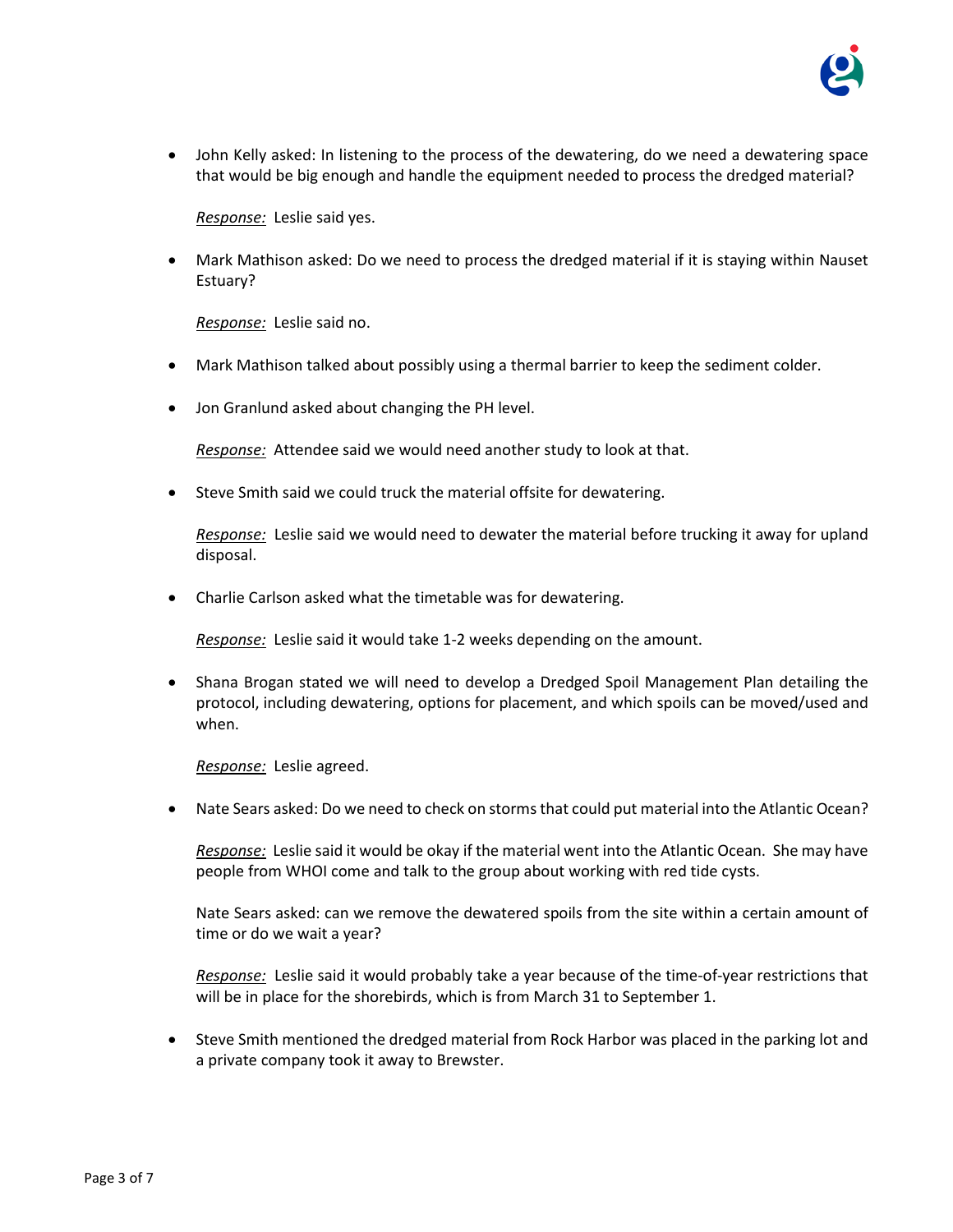

*Response: John Kelly said it was only 10,000 cubic yards and some also went to a landfill. He also said the magnitude of the Nauset Estuary dredging project would be much bigger and the cost to truck it away would be very high.* 

• Charlie Carlson stated we cannot wait a year for the sand to be moved and agreed with Steve that we need to build in a plan to be able to keep dredging.

*Response:* Leslie said we will have to dredge in phases.

• Charlie Carlson asked how much can be dredged in one year?

*Response:* Leslie said we can look at production rates for the NESG.

- Bill Amaru stated the value of the sand could help with the cost if it were sold.
- Steve Smith stated the sand is worth something and it could be sold to a private company.
- Someone asked Jacqui Beebe how much the sand was sold for.

*Response:* Jacqui said the sand was not sold, at least that she knew of.

• Shana Brogan stated we need to put all these thoughts in the management plan. She then asked if the red tide cyst pilot program went as deep as the dewatering area will be?

*Response:* Leslie said yes.

• Leslie stated again that testing of the dewatered material prior to re-use needs to be included in the management plan.

#### Mill Pond Channel Dredging:

Leslie explained that the Town of Orleans asked her to investigate the possibility of adding the Mill Pond channel to the dredging project. It is currently not included in the Nauset Estuary dredge footprint. She stated that the folks from WHOI have determined that more red tide cysts would not go into the estuary if it was dredged. A model study was done and showed this.

#### **Commentary:**

• Someone talked about only dredging from the old Mill structure to the pond and not going through the old Mill.

*Response:* Leslie asked what was the point of only dredging that area?

*Response:* Steve Smith said they really need the area from the Mill Race to Pricilla Landing dredged.

• Steve Smith stated dredging the Mill Pond channel would improve water quality and push more water into the pond.

*Response:* Leslie stated the water quality will not change because we are not dredging the inlet so there will not be an increase of water.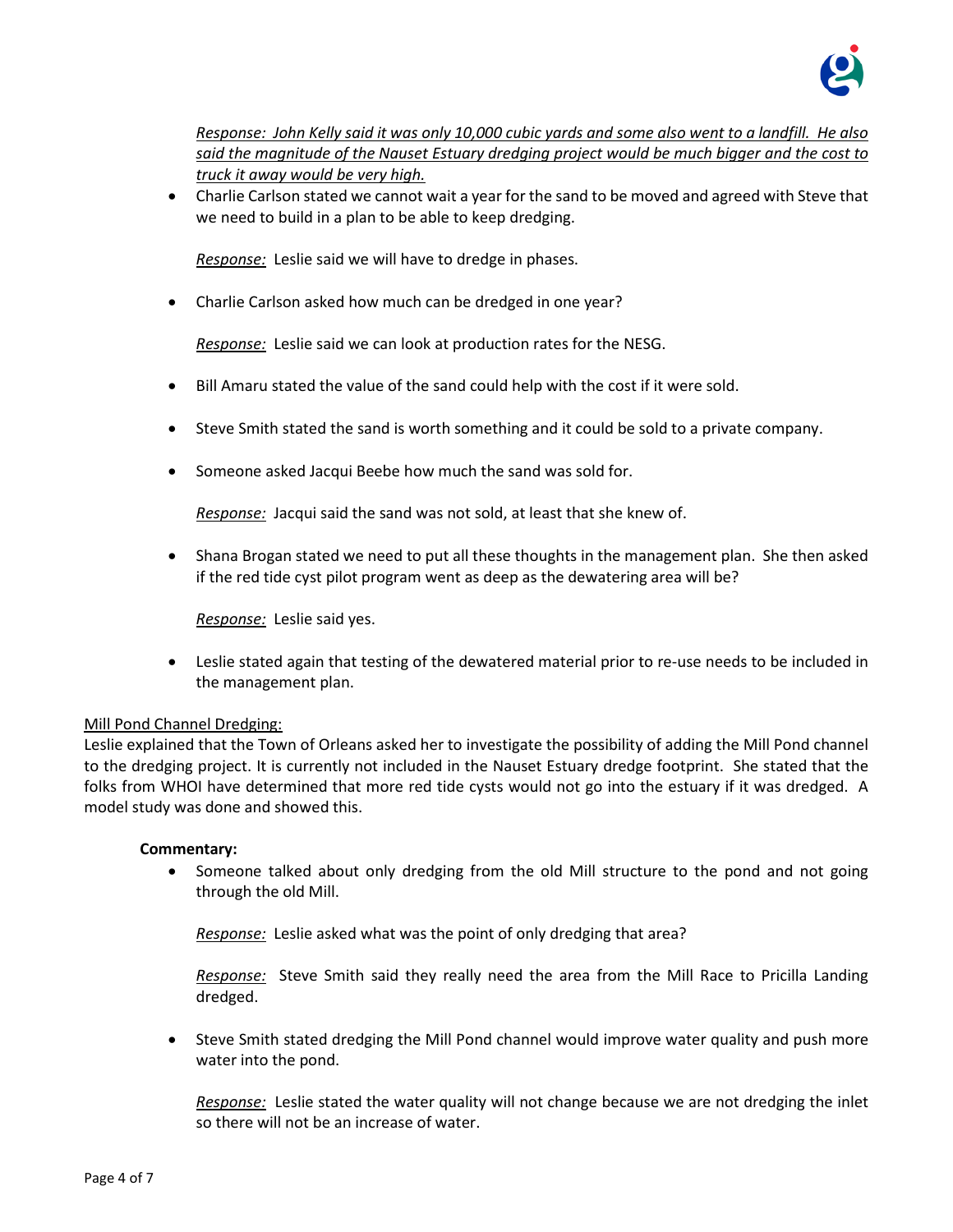

*Response:* Bill Amaru did not agree.

- Steve Smith stated that dams are being taken down all over to help water quality. The Mill dam need to be removed because it is restricting water flow.
- Leslie stated the Group will need to decide if Mill Pond will be included but Charlie Carlson noted this really is an Orleans decision because Orleans will be funding the work.
- Charlie Carlson stated the Town of Orleans has a proposal from Woods Hole Group to perform field investigations to collect samples and determine the characteristics of the sediments in Mill Pond, as well as a bathymetric survey.
- Shana Brogan stated the Mill Pond dredging might have regulatory impacts and she does not want that to slow down the primary project.

*Response:* Several people agreed.

• Leslie stated Woods Hole Group will stay tuned on Orleans signing the proposal to perform the work in Mill Pond.

### **Review of Nauset Estuary Dredging Project:**

#### Dredging Alternatives:

Leslie reminded everyone that parts of the dredging project are located in the Cape Cod National Seashore, the Town of Eastham, and the Town of Orleans. She reviewed all the alternatives that had been previously discussed, and stated Alternatives 1A and 1C were deemed viable. She showed the group a graphic of all the alternatives and the type and volumes of sand from each one. She stated any areas with fine material could go to the upland, and the clean, silty material to the landfills.

#### **Commentary:**

- Someone asked if we had the red tide cyst count for each alternative.
- *Response:* Leslie said yes.
- Kevin Galligan asked if the material from behind the barrier beach has little red tide cysts, will the dewatering be shorter?
- *Response:* Leslie said yes, and that we should prioritize the dredge areas in the management plan.
- Bill Amaru asked to talk about the width of the proposed channel and said he regretted reducing the width from 100' to 50'. He said it will fill back in very quickly if only 50'.
- *Response:* Charlie Carlson seconded Bill's comment.
- *Response:* Nate Sears and Jon Granlund also agree with Bill's comment.

•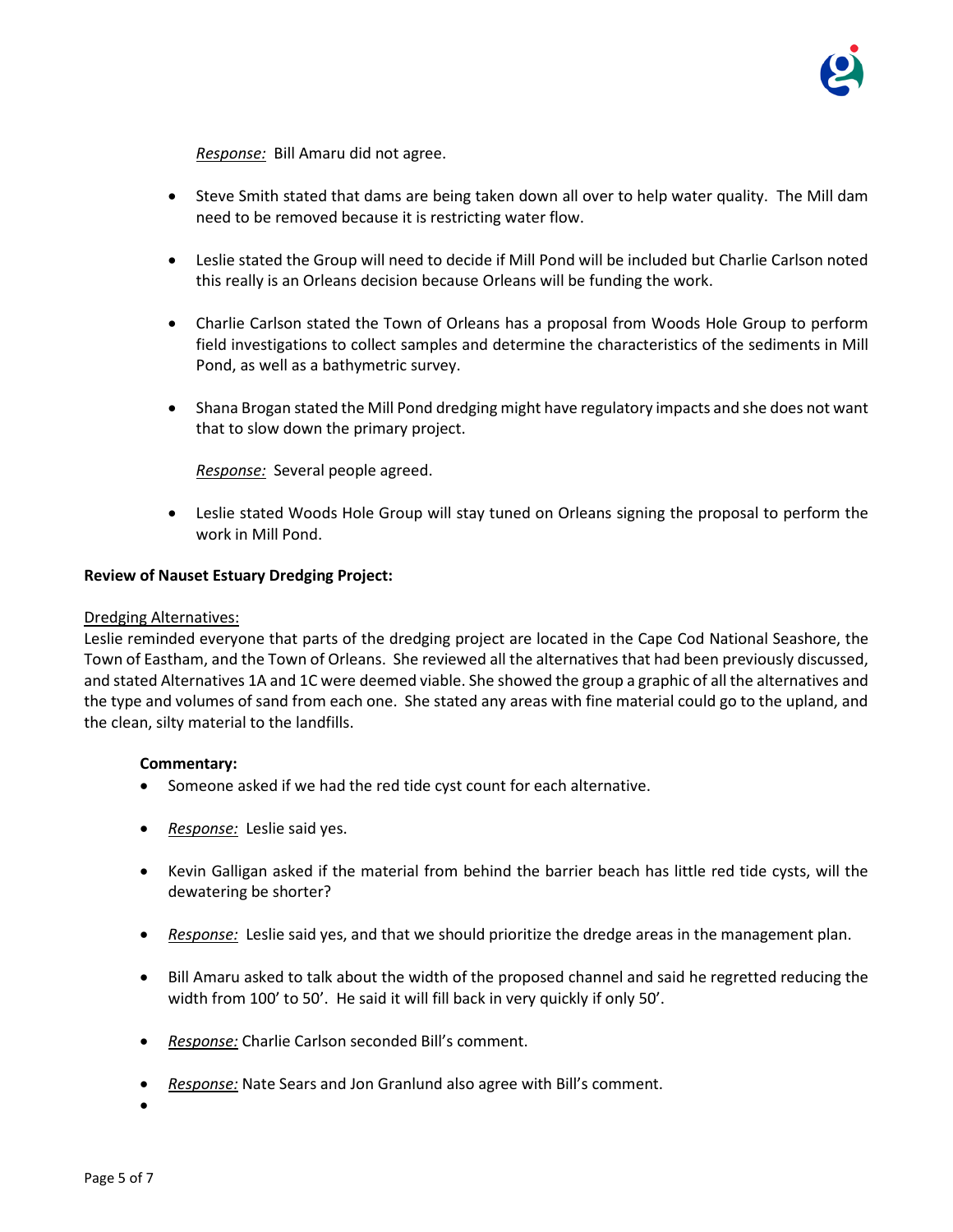

- *Response:* Shana Brogan disagreed with Bill's comment and stated the need to start the project somewhere (at 50') and see what the impacts are to the intertidal area and shellfish habitat. She stated that starting incrementally is better.
- Leslie stated she could look at a model of 100' versus 50' for shoaling to see what the difference is.
- Charlie Carlson asked if we could start at the 100' width and see how it goes with the permitting.
- Steve Smith stated navigation near the marsh causes slumping of marsh.
- •
- Jacqui Beebe asked for a reminder of why the group decided to narrow the channel from 100' to 50'.
- •
- *Response:* Leslie said it was because of the volume of sand and the impacts to the resource areas.
- •
- *Response:* Jacqui then stated that the 50' plan incorporated the feedback received from the regulatory agencies.
- Mark Mathison stated the group had talked about getting the Comprehensive Permits to allow what needed to be addressed in the next 10 years, and that the Permits would allow dredging in a "zone". He said the Town of Orleans has looked info buying a dredge to maintain the project forever. He then asked if it made sense to go for the 100' now and see what is really needed once they start doing the work.
- *Response:* Kevin said he remembered at the DEP meeting the dredge "zone" was talked about, and he supports the 100' channel.
- *Response:* Leslie asked what the group thought about a 100' channel behind the barrier beach and 50' elsewhere.
- *Response:* Nate said he agreed with Leslie's approach because the it suffices the needs of the fisherman.
- Steve Smith said he would send photographs that show the Town Cove channel near Hopkins Island was bigger before and that this area should also be 100'.
- *Response:* Leslie said then it could be 100' behind the barrier beach, 50' to Pricilla, and maybe 100' where Steve said in Town Cove.
- •

# Disposal Alternatives:

Leslie showed the group a slide of the potential dredge dewatering area, which is north of the Nauset Beach parking area, and said that NHESP wants to stay involved while the group is reviewing this potential area. She explained the project will need a MESA filing and what the 3 possible outcomes could be. NHESP wants to continue to discuss the following: disposal alternatives, minimize the size of basin, frequency of use, details on the dredge pipe, and overall area of impact.

# **Commentary:**

- Nate stated that 80,000 cy of dredged material can fit in the potential dewatering area at a time, and the group needs to prioritize dredge sites with the least amount of red tide cysts to make room for the next phase of dredging.
- Steve asked how a small amount of dredge material would be handled.
- *Response:* Leslie said even a small amount would need to go to the dewatering site.